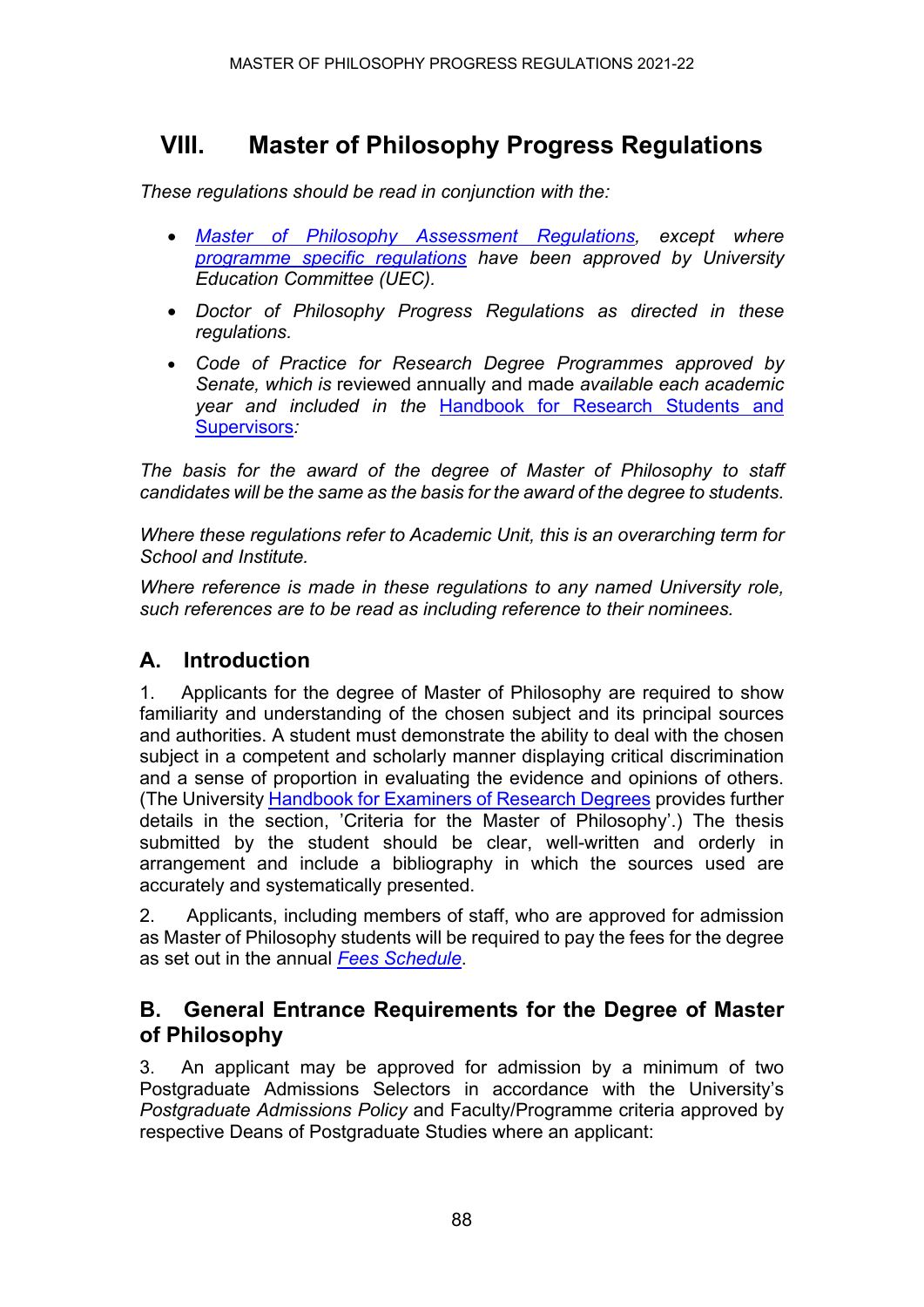- a) is a graduate of this or another approved university or other approved degree awarding body or holds other qualifications approved by the Dean of Postgraduate Studies;
- b) has completed an approved application, including:
	- i. evidence of the applicant's suitability to become a student in terms of academic ability and prior training and experience;
	- ii. evidence that the applicant's English language proficiency meets the published requirements for the programme of research;
	- iii. a research proposal, if required.
- c) has supplied details of two recent referees and evidence of qualifications and experience as the Postgraduate Admissions Selectors and/or the Dean of Postgraduate Studies may require.

4. Where an applicant has previously studied for a Master of Philosophy at another institution and wishes this to be taken into account at Newcastle University, a ['Previous Study'](https://www.ncl.ac.uk/media/wwwnclacuk/studentprogress/files/pgr/2020/FinalPreviousStudyApplicationMarch17.pdf) application must be submitted and approved by the Dean of Postgraduate Studies.

5. In considering an application, the Postgraduate Admissions Selectors must be satisfied of the applicant's suitability for the programme. In addition, the Postgraduate Admissions Selector must be satisfied of the availability of appropriate supervision, suitable facilities and resources once the applicant is admitted. It is the responsibility of the relevant Head of Academic Unit, directly or through the Postgraduate Admissions Selectors, to ensure that these will be available to an applicant once admitted.

### **C. Admission as a Staff Candidate for the Degree of Master of Philosophy**

6. In addition to the requirements set out in Regulation B, if you are a member of staff of the University seeking approval as a staff candidate for the degree of Master of Philosophy you will be required to complete and submit an application at the outset of studies in which is set out:

- a) a description of proposed research as specified by the relevant Faculty;
- b) details of the nature of the appointment held by you and its duration;
- c) approval from both your Head of the Academic Unit of employment and your Head of Academic Unit of study.

#### *Notes:*

*(i) For the purpose of agreeing a staff fee, you must hold a substantive post, defined as being a contract of employment of at least 25% FTE over a full 12 month period, and covering the annual period of registration with the University. This does not include students who are employed part-time by the University, e.g., as demonstrators, General Duty Assistants, Laboratory Technicians.*

*(ii) Retrospective registration requests will continue to be considered on a case-by-case basis, but requests of more than one year of retrospective registration would not normally be supported.*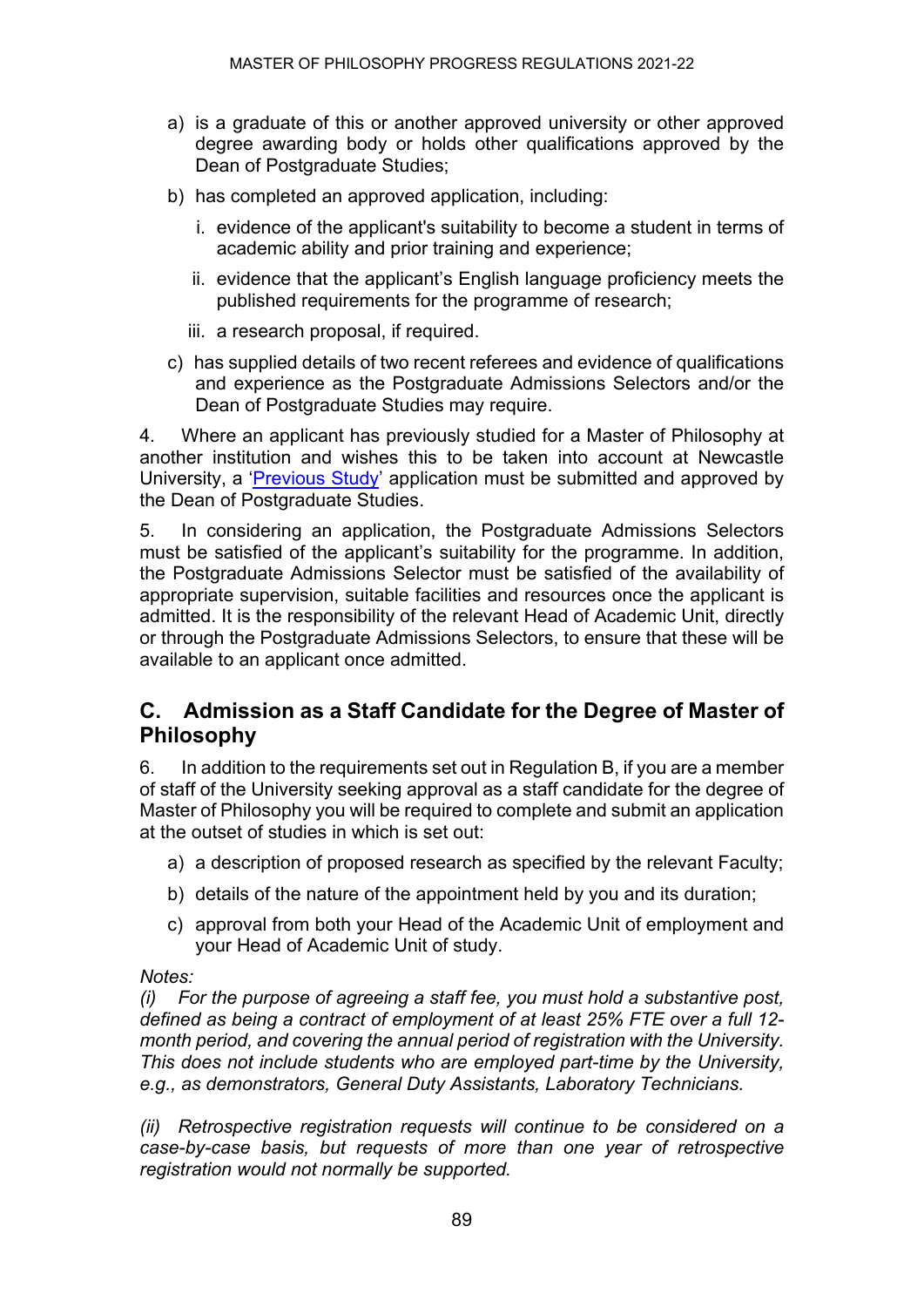### **D. Preconditions for the Award of the Degree of Master of Philosophy**

- 7. Before being awarded the degree of Master of Philosophy, you must:
	- a) satisfy the entrance requirements for the degree;
	- b) register for and make satisfactory progress throughout your programme of study;
	- c) satisfy the examiners as required under the Assessment Regulations and any specific programme regulations.

### **E. Research Degree Supervision**

*See [Section F of the Doctor of Philosophy Progress Regulations.](https://www.ncl.ac.uk/regulations/docs/)*

#### **F. Candidature Categories, Period of Study and Registration Requirements**

8. You may be approved as a student for the degree of Master of Philosophy in one of the following candidature categories:

- a) Full-time as a student whose minimum period of candidature will normally be not less than 12 months of full-time study; *or*
- b) Part-time as a student whose minimum period of candidature will normally be not less than 24 months of part-time study.

9. In all cases of candidature approved under Regulation 8, you will be required to register continuously from commencement of your candidature until completion. During this time, you must abide by the requirements of the University's *General Regulations*. Your period of study is calculated from the date of first registration for the degree of Master of Philosophy.

#### *Notes:*

*(i) If you are a staff candidate, you will normally be registered part-time (Regulation 8b). However, if the Dean of Postgraduate Studies is satisfied that the greater part of your time is devoted to supervised research, you can be registered full-time (Regulation 8a).*

*(ii) The normal expectation is that you will study at the Newcastle University, or approved overseas campuses. If study will be carried out away from these approved campuses and this is known at the admissions stage, then 'Outside Study' approval should be sought from the Dean of Postgraduate Studies, in advance of registration on the programme.*

10. If you wish to transfer from one of the categories of candidature to another, as specified in Regulation 8, you may do so only with the approval of the appropriate Dean of Postgraduate Studies and subject to the recommendation of the relevant Supervisory Team and Head of Academic Unit.

### **G. Study Undertaken Outside the University**

*See [Section H of the Doctor of Philosophy Progress Regulations.](https://www.ncl.ac.uk/regulations/docs/)*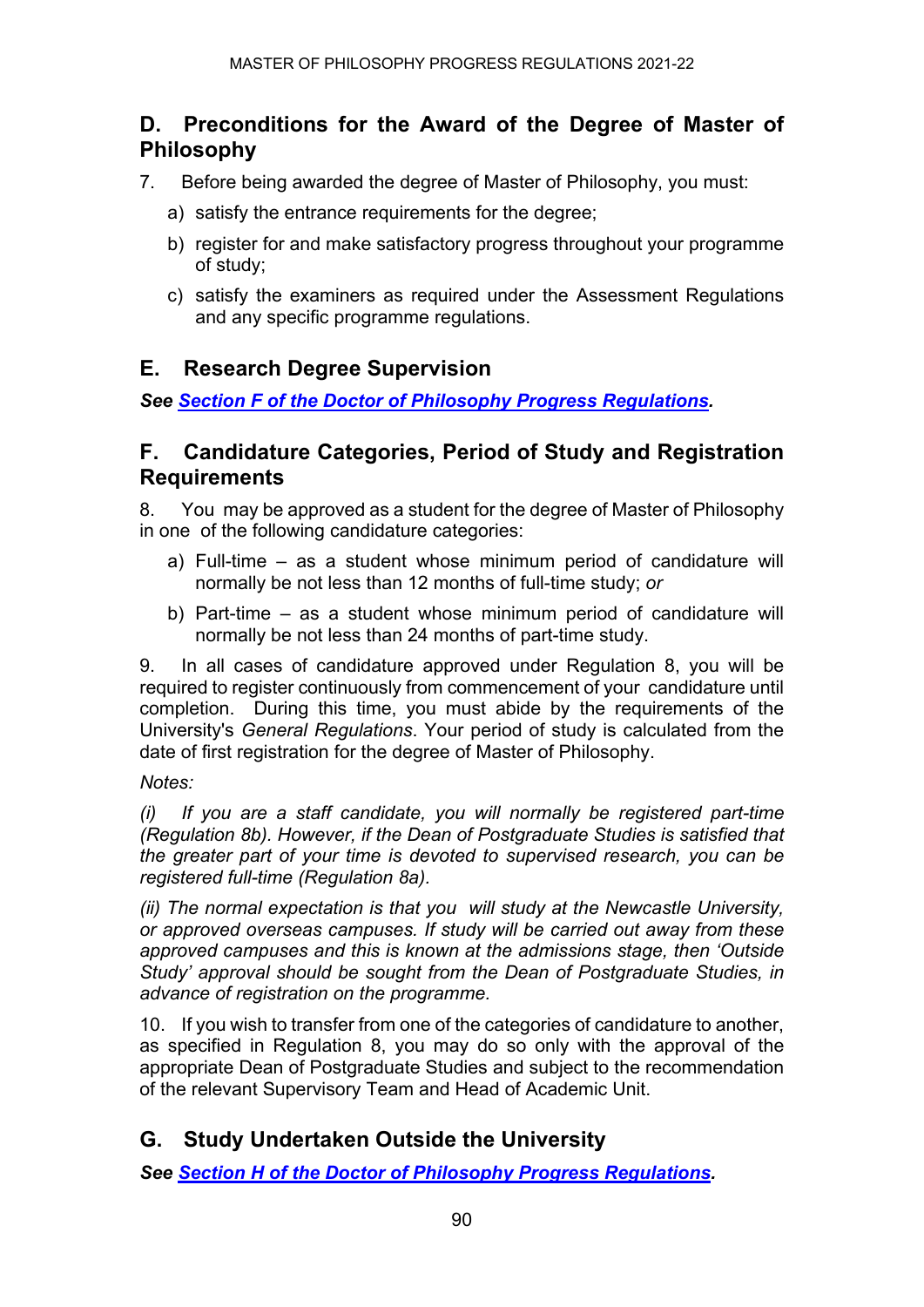## **H. Attendance and Progress**

*See [Section J of the Doctor of Philosophy Progress Regulations.](https://www.ncl.ac.uk/regulations/docs/)*

### **J. Progress of Students Intending to Transfer to Registration for the Degree of Doctor of Philosophy**

11. If you are intending to subsequently transfer to the degree of Doctor of Philosophy, you must normally have received the recommendation of the Annual Progress Review panel and the approval of the Dean of Postgraduate Studies to transfer not later than 12 months after commencing your studies (if studying full-time) and not later than 24 months (if studying part-time). Transfer from a Master of Philosophy to the Doctor of Philosophy will not normally be permitted unless you have been registered for the Master of Philosophy for at least nine months.

Where a transfer to the Doctor of Philosophy is approved, you will deemed to have registered for the Doctor of Philosophy on the date of your initial registration on the Master of Philosophy.

### **K. Mid-Year Procedure for Dealing with Unsatisfactory Progress**

*See [Section K of the Doctor of Philosophy Progress Regulations](https://www.ncl.ac.uk/regulations/docs/).* 

### **L. Procedure for Review of Annual Progress Review Outcomes**

*See [Section L of the Doctor of Philosophy Progress Regulations.](https://www.ncl.ac.uk/regulations/docs/)*

## **M. Change of Circumstances**

*See [Section M of the Doctor of Philosophy Progress Regulations.](https://www.ncl.ac.uk/regulations/docs/)*

## **N. Teaching Duties**

*See Section N [of the Doctor of Philosophy Progress Regulations.](https://www.ncl.ac.uk/regulations/docs/)*

### **P. Pending Submission for Students Completing their Minimum Period of Candidature**

*Minimum Candidature is the period during which you are expected to conduct and complete your primary research (e.g., a full time Master of Philosophy student has a 1-year period of minimum candidature, a part time Master of Philosophy student has a 2-year period of minimum candidature.)*

12. The fact that you have completed your period of minimum candidature does not of itself constitute grounds for transferring to 'pending submission' registration*.* 

13. If you have completed your period of minimum candidature and have not submitted your thesis, but you have completed your primary research, you will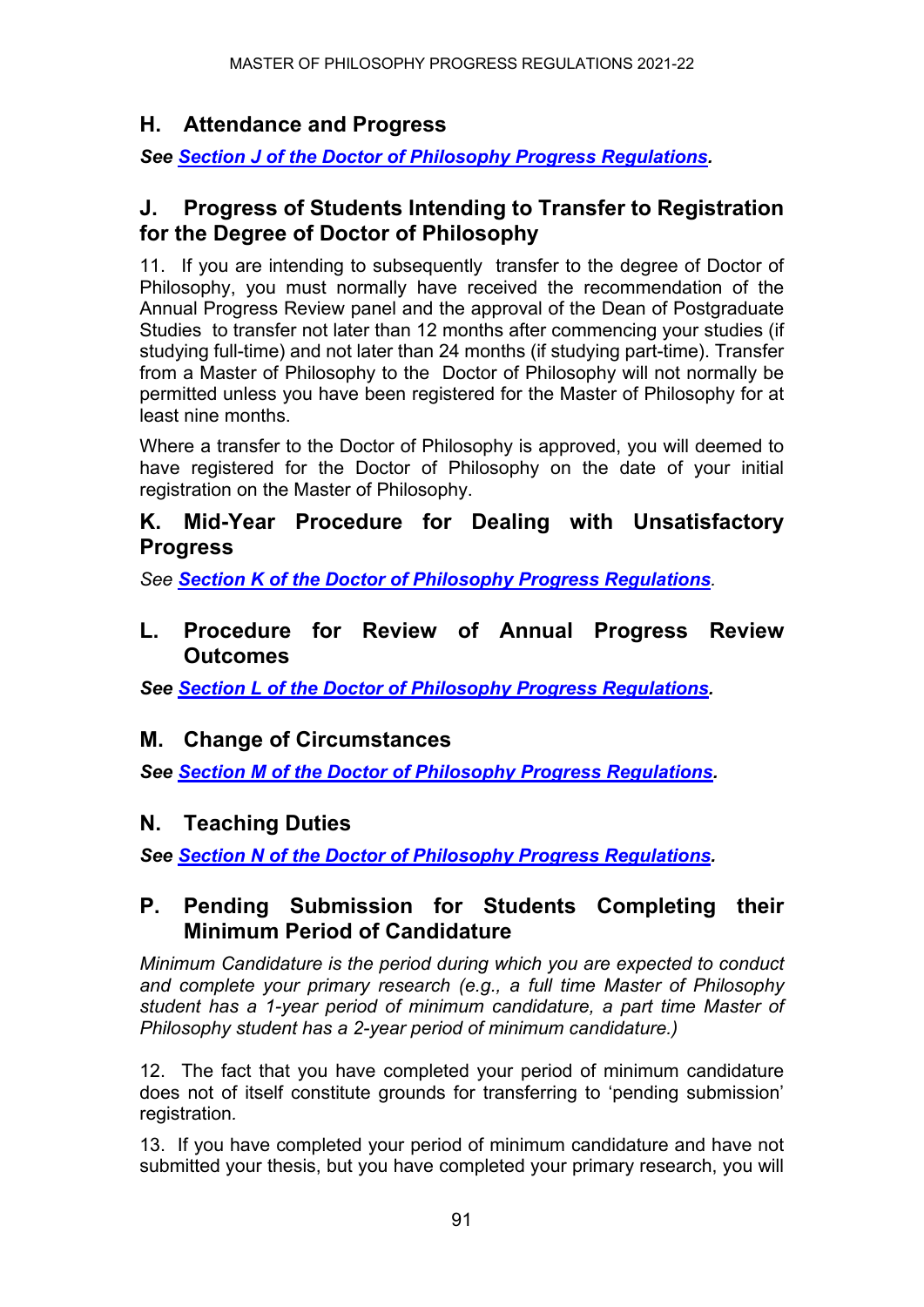be permitted on the recommendation of your Supervisory Team to proceed to 'pending submission' student status for one further year. As a 'pending submission' student you are required to register with the University.

14. If you are registered as a 'pending submission' student you will not be permitted to work in laboratories or studios or to take part in field trips (unless you have the approval authority of the appropriate Head of Academic Unit to do so for teaching or demonstrating purposes).

15. It is expected that as a registered 'pending submission' student that you will continue to receive regular structured interactions with your Supervisory Team and full access to Library and IT facilities will be available.

16. If you have completed your minimum candidature but are still actively researching, you must continue with full registration and pay the relevant tuition fee.

## **R. Submission**

17. The results of your advanced study and research must be embodied in a submitted thesis in an approved format in accordance with the *[Rules for the](https://www.ncl.ac.uk/regulations/docs/)  [Form of Theses and Submission of Work for](https://www.ncl.ac.uk/regulations/docs/) Higher Degrees (Section XIV)*. The length of a thesis will be determined, by the Faculty Postgraduate Research Committee as set out in *[Rules for the Form of Theses and Submission of Work](https://www.ncl.ac.uk/regulations/docs/)  for Higher Degrees [\(Section XIV\)](https://www.ncl.ac.uk/regulations/docs/)*. You must submit an electronic version of your thesis to the Graduate School, along with a completed Examination Entry form.

18. All submitted theses will be scrutinised by the University using plagiarism identification software. If any incidences of plagiarism are detected, then the University's [Procedure for Assessment Irregularities](https://www.ncl.ac.uk/students/progress/Regulations/Procedures/assessment.htm) will apply.

19. You must seek approval of the exact title of your thesis from the Dean of Postgraduate Studies, via the [PGR CoP system,](http://postgrad.ncl.ac.uk/) normally three months before you submit your thesis. You must notify your Graduate School of any subsequent change to your approved title of thesis so that this can be approved by the Dean of Postgraduate Studies.

20. Your thesis must be submitted for examination within the period specified below from the date appointed as the beginning of the period of study:

- a) within two years if you are a full-time candidature student;
- b) within three years if you are a part-time candidature student.

21. Except with the permission of a Dean of Postgraduate Studies, you may not submit your thesis earlier than the beginning of the last term of your minimum period of candidature.

22. If the Dean of Postgraduate Studies permits you to submit your thesis earlier than the minimum period of candidature Studies, you will still be required to pay tuition fees for the whole of your minimum prescribed period of candidature.

23. If you have an outstanding tuition fee debt upon submission of your thesis, the Graduate School will accept and record your thesis submission, however,